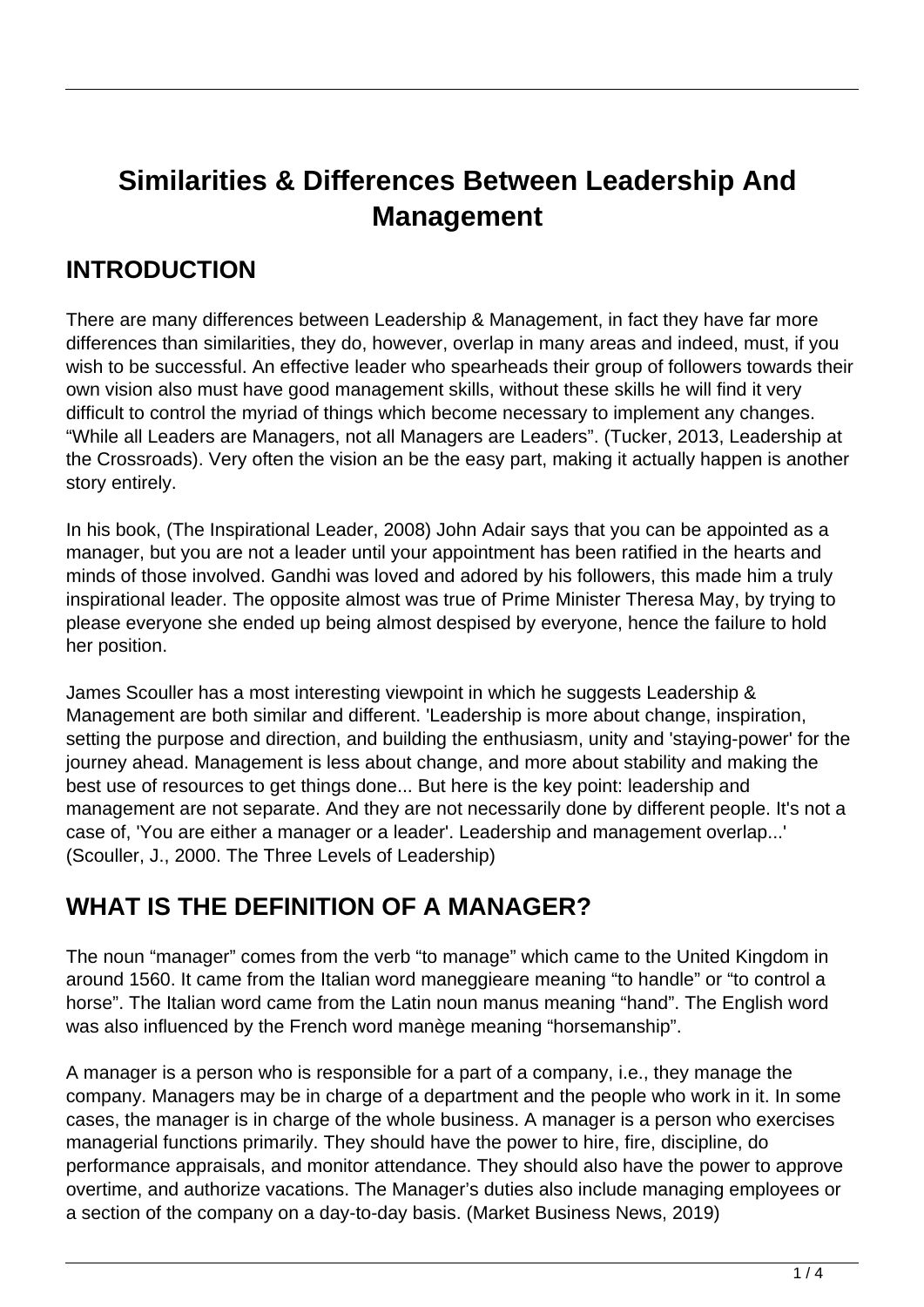A good example is a traditional Bank manager, whilst he has the empowerment to ensure the successful running of his individual branch, he does not hold any influence to the running of other branches, nor does he have any say in the vision or future of the bank as a whole, although he may have some input.

## **WHAT IS THE DEFINITION OF A LEADER?**

"A person or thing that holds a dominant or superior position within its field, and is able to exercise a high degree of control or influence over others." (BusinessDictionary.com, 2019) When I think of what a greater leader is to me, I think of someone who has the ability to successfully instil their vision into others, someone who is a real people-person, someone who can see a vision of where they want the company to be, even if times are hard, someone who inspires others to make the visions come into fruition.

Good examples of leaders in history include the likes of Margaret Thatcher, Donald Trump, Nelson Mandela & Jesus. While not always liked due to the tough decisions they inevitably make along the journey, it cannot be disputed that they are truly great leaders. There are also fictional examples such as Frodo in J.R.R. Tolkeins' Lord of the Rings. Although Frodo starts out as such an unimportant and unlikely leader, he soon proves his natural leadership abilities gaining followers from unlikely sources and successfully completing his dangerous and difficult mission. This success would have been highly unlikely had he not been such an influential leader.

In an interview with CBS correspondent Mike Wallace, Ronald Reagan said that "The greatest leader is not necessarily the one who does the greatest things. He is the one that gets the people to do the greatest things" (Reagan R, 2004). In my opinion, this is, without a doubt, a statement that describes a true leader perfectly. A prime examples of this being Emily Pankhurst, who inspired women enough to campaign so passionately that they successfully achieve the vote in such a male dominated time.

It seems that managers, although carrying out the nuts and bolts of the work are not remembered and revered in the same way as leaders do. Without their work behind the scenes would the vision have come to fruition? They are the unsung heroes, how many famous managers can you name?

## **ANALYSIS OF DIFFERENT STYLES OF LEADERS**

In the late 1930's Kurt Lewin developed his Three Styles model. Whilst he also matched leadership styles to situations, he also suggested the benefits of changing the style of ones leadership to suit the changing face of the business. This way depending on the differing followers and situations, the best leadership style would bring about the best results

Along with his group of researchers, psychologist Lewin identified and placed leaders into Authoritarian (Autocratic), Participative (Democratic) and Delegative (Laissez-Faire).

Authoritarian leaders provide clear expectations of what, when and how things should be done with little input, abuse can come across as bossy and like a dictator.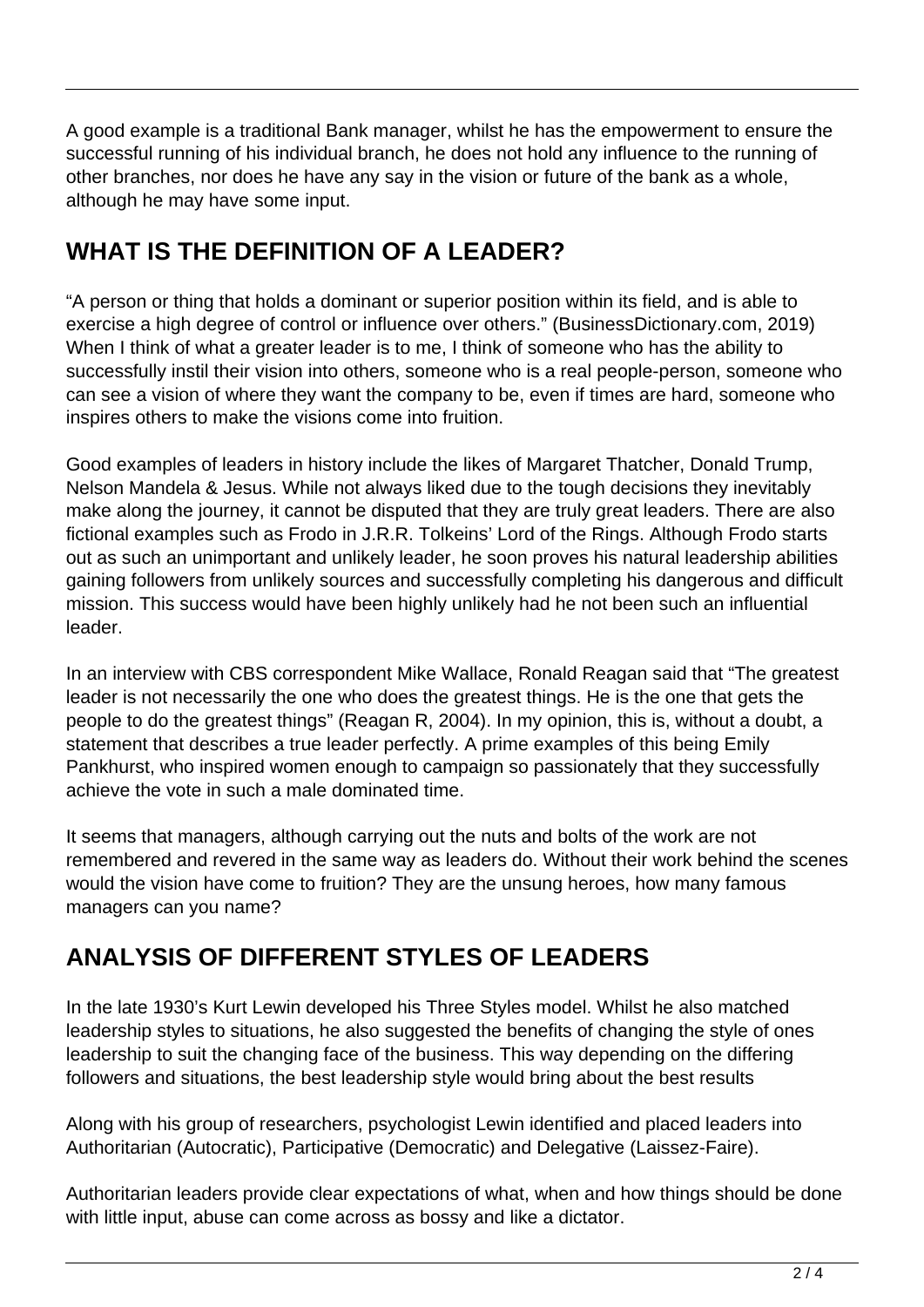Lewin is of the opinion that Participative is most effective. This type of leader offers guidance but also participates and allows input from other members. Researchers found that although less productive, contributions were of a much higher quality. They also are more motivated than under other styles.

Least productive were those under delegative leadership. They were also more demanding, need more guidance and lack in co-operation. It was found that this led to a lack of motivation. (Lewin, Lippitt and White, 1939)

Examples of types of leaders

Authoritarian (Autocratic) – Alan Sugar, Donald Trump

Participative (Democratic) – George Washington, Martin Luther King

Delegative (Laissez-Faire) – Richard Branson, Queen Victoria

Steve Jobs is a text book example of how and why changes of leadership style work. In the mid 1990's cutthroat time, Apple survived because Steve Jobs learned how to adapt. He became a democratic/participative leader. Jobs started out as a charismatic/laissez-faire leader, and Apple soared. Then he became an autocratic leader, and Apple's board of directors requested his resignation.

When he returned to Apple more than 10 years later, Jobs combined several leadership styles and added democratic/participative to his repertoire. (St. Thomas University Online, 2018).

Lewins research was most influential and further research later on by several other scientists went on to identify more specific types

In his Path-Goal theory, Robert House matches four sets of workplace & follower characteristics to four different styles of leadership. He suggests that leaders can and should vary their leadership style by varying his or mindset and behaviour to suit. By using the recommended style, leaders will be able to encourage followers to support his suggestions. This, of course, assumes that the leader has the ability to do just that.

He describes the four main styles as follows

Directive – The leader informs her followers on what is expected of them, such as telling them what to do, how to perform a task, and scheduling and coordinating work. It is most effective when people are unsure about the task or when there is a lot of uncertainty within the environment

Supportive – The leader makes work pleasant for the workers by showing concern for them and by being friendly and approachable. It is most effective in situations in which tasks and relationships are physically or psychologically challenging.

Participative – The leader consults with his followers before making a decision on how to proceed. It is most effective when subordinates are highly trained and involved in their work.